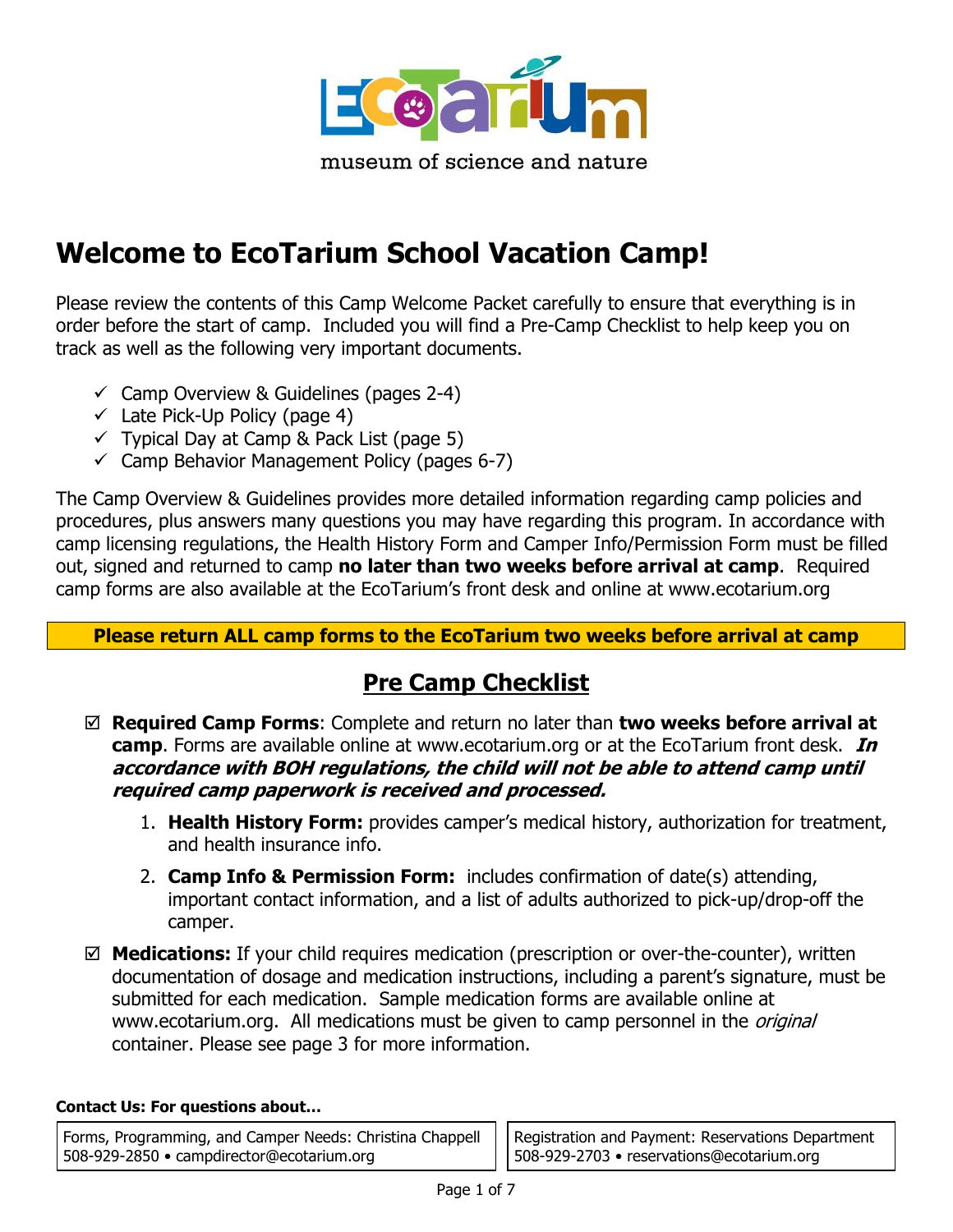## **EcoTarium School Vacation Camp 2019 Camp Overview & Guidelines**

**\_\_\_\_\_\_\_\_\_\_\_\_\_\_\_\_\_\_\_\_\_\_\_\_\_\_\_\_\_\_\_\_\_\_\_\_\_\_\_\_\_\_\_\_\_\_\_\_\_\_\_\_\_\_**



museum of science and nature

### **Camp Forms**

The required Camper Info/Permission Form and Health History Form provide camp staff information about how to keep campers safe, happy, and healthy. Please be forthcoming with information via forms and prior to the start of camp to help us ensure a positive and successful experience for all. If there are additional questions, concerns, or information about your child that you feel would be helpful for us to know, please contact us.

Please note that parent/guardian signature is required on both forms. Additionally, a doctor's signature (or separate immunization record with doctor's signature) is required on the Health History Form. In accordance with BOH camp regulations, **campers who have not submitted required camp forms will not be admitted into camp**.

### **Camp Hours**

School Vacation Camp operates from 9:00 a.m. to 4:00 p.m. Please help us keep camp running efficiently and on time and allow for extra time to enter through the gate and park when dropping off and picking up campers.

### **Extended Hours**

Afternoon extended hours are offered from 4:00 to 5:30 p.m. for an additional cost. Space is limited and is not guaranteed, so sign up early! To register for extended hours, call the Reservations Department at (508) 929- 2703.

One to two staff members will supervise extended hours each afternoon. For afternoon extended hours, please follow the same pick-up rules as you would at 4:00 p.m. Please be here promptly by 5:30 p.m., or late fees apply.

#### **Morning Drop-Off**

Campers are to be dropped off at the EcoTarium between 8:45 a.m. and 9:00 a.m. Morning drop-off occurs in the Hirsh Telecommunications Center located on the lower level of the museum. An adult must accompany the camper when dropping him/her off. If you are running late, or your child will be absent from camp, please leave a message with the Education Manager at 508.929.2850.

#### **Afternoon Pick-Up**

Once campers are dropped off, camp staff may only release them to an adult who is listed on the release authorization section of their Camper Info/Permission Form. You must sign your child out and show a photo ID before he or she will be released. Board of Health camp regulations prohibit the EcoTarium from releasing a child to anyone who is not authorized on this form or who lacks a photo ID. Pick-up takes place promptly at 4:00 p.m. outside the Hirsh Telecommunications Center located on the lower level of the museum. **Please see page 5 of this packet to learn about the late pick-up policy**.

### **Early Pick-Up**

If you are picking up a camper earlier than 4:00 p.m., you must be the child's parent/guardian or have a written note signed by parent/guardian authorizing the early release. Please give camp staff at least 24 hours notice of any anticipated early release.

#### **Contact Us: For questions about…**

Forms, Programming, and Camper Needs: Christina Chappell 508-929-2850 • campdirector@ecotarium.org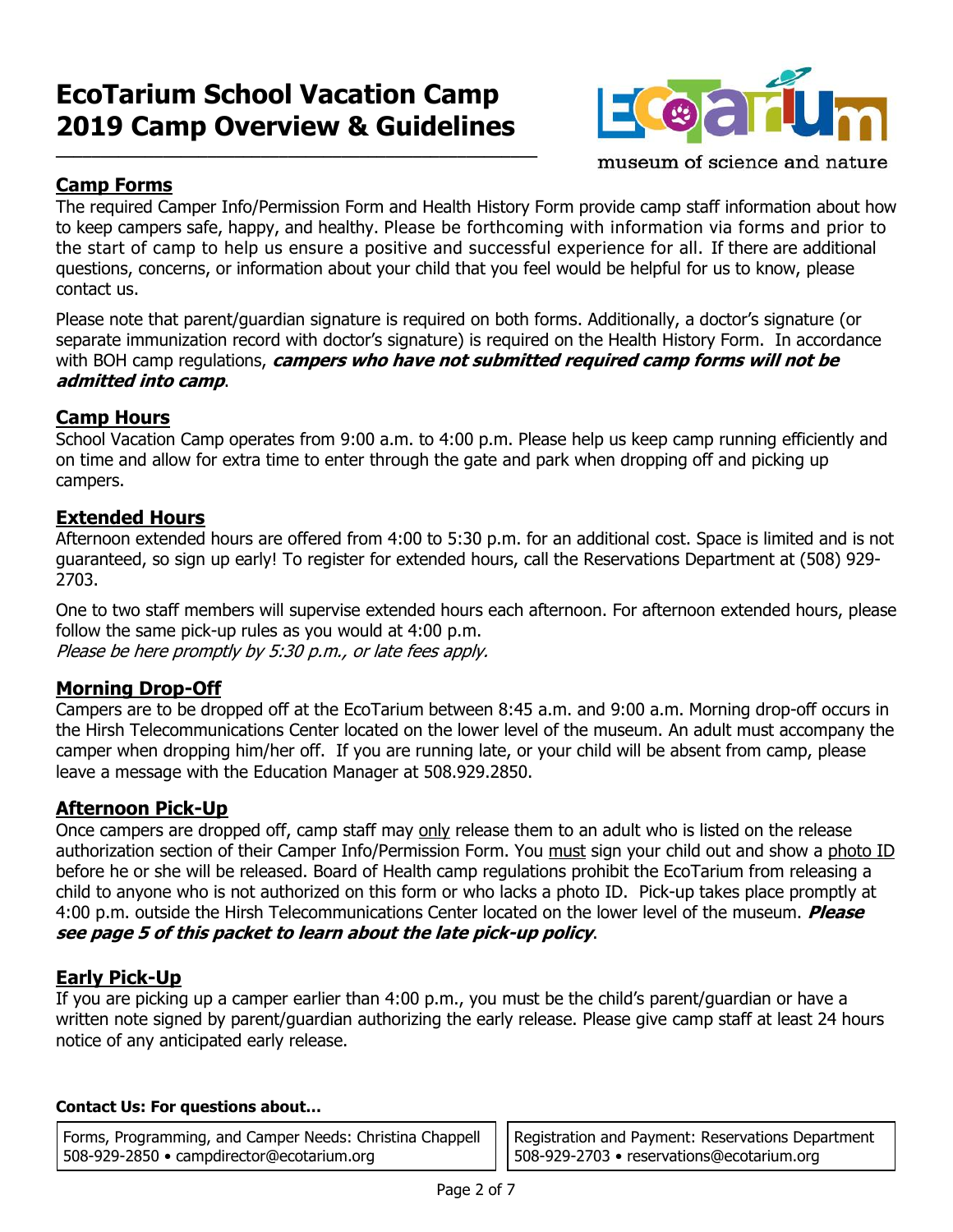#### **Lunches and Snacks**

All campers must bring a nutritious lunch and a beverage to camp every day. We suggest a sandwich, fruit juice or water, crackers and cheese, carrots or other vegetable, fruit and other similar fare. Campers should also bring a mid-morning snack. Please plan for meals that do not need refrigeration. Microwaves and toaster ovens will not be available to campers due to time constraints and limited resources. If lunches are comprised primarily of candy, pastries, soda, or similar, we will contact parents to request more nutritious food for enrolled campers. Use of the vending machines or outdoor café during camp is strictly prohibited.

#### **Museum Gift Shop and Money**

Please do not send your child to camp with money. If a camper wishes to visit the Museum Shop, s/he may be accompanied by a parent after they have been signed out for the day.

#### **Health & Safety**

Campers appearing to have contagious disease will be quarantined and sent home. The EcoTarium School Vacation Camp reserves the right to restrict enrollment and/or participation in camp activities in the event that participation in camp is deemed unsafe and/or unsuitable for a child by camp staff, either for the safety/experience of the child, camp staff, or other campers.

#### **Medications**

All medications (prescription or over-the-counter), must be given to camp personnel in the *original* container. Written documentation of dosage and medication instructions, including a parent's signature, must be submitted with each medication. Sample medication forms are available online at www.ecotarium.org. Medication will be kept in a locked box and administered by the on-site medical assistant. This includes overthe-counter medications such as Tylenol or Motrin. According to health regulations, we are not allowed to give any medications to your child without your prior permission. Your child will not be allowed to hold his or her own medication with the exception of an inhaler that is needed frequently.

#### **Aides and Behavior Considerations**

EcoTarium School Vacation Camp aims to work with parents and their children who receive support at school in the form of behavioral aides, IEPs/BIPs for learning and behavioral development, personal caregivers, etc. To facilitate making accommodations to best support your child, camp staff request a minimum of three(3) weeks notice of camper need. If an aide or caregiver regularly assists your child at school, we welcome and encourage the aide to attend camp alongside your child. Please note that all aides will be treated by the EcoTarium as camp volunteers and accordingly must complete EcoTarium Volunteer Orientation and pass a background check prior to the start of camp.

#### **Medical Conditions and Assistive Devices**

If camper requires any assistive device (e.g., wheelchair, braces, communication board, etc) or other accommodation (e.g. specialized medication protocol, major allergy, etc.), please contact us a minimum of three(3) weeks in advance, so that proper support can be provided for each camper and his/her respective camp group.

### **Camp Staff**

Our staff to camper ratio is approximately 1:10. Most School Vacation Camp staff are year-round EcoTarium Education Department staff. Staff are often assisted by 15-17 year old Junior Counselor volunteers. All staff and volunteers working with our campers undergo CORI and SORI background checks.

#### **Contact Us: For questions about…**

Forms, Programming, and Camper Needs: Christina Chappell 508-929-2850 • campdirector@ecotarium.org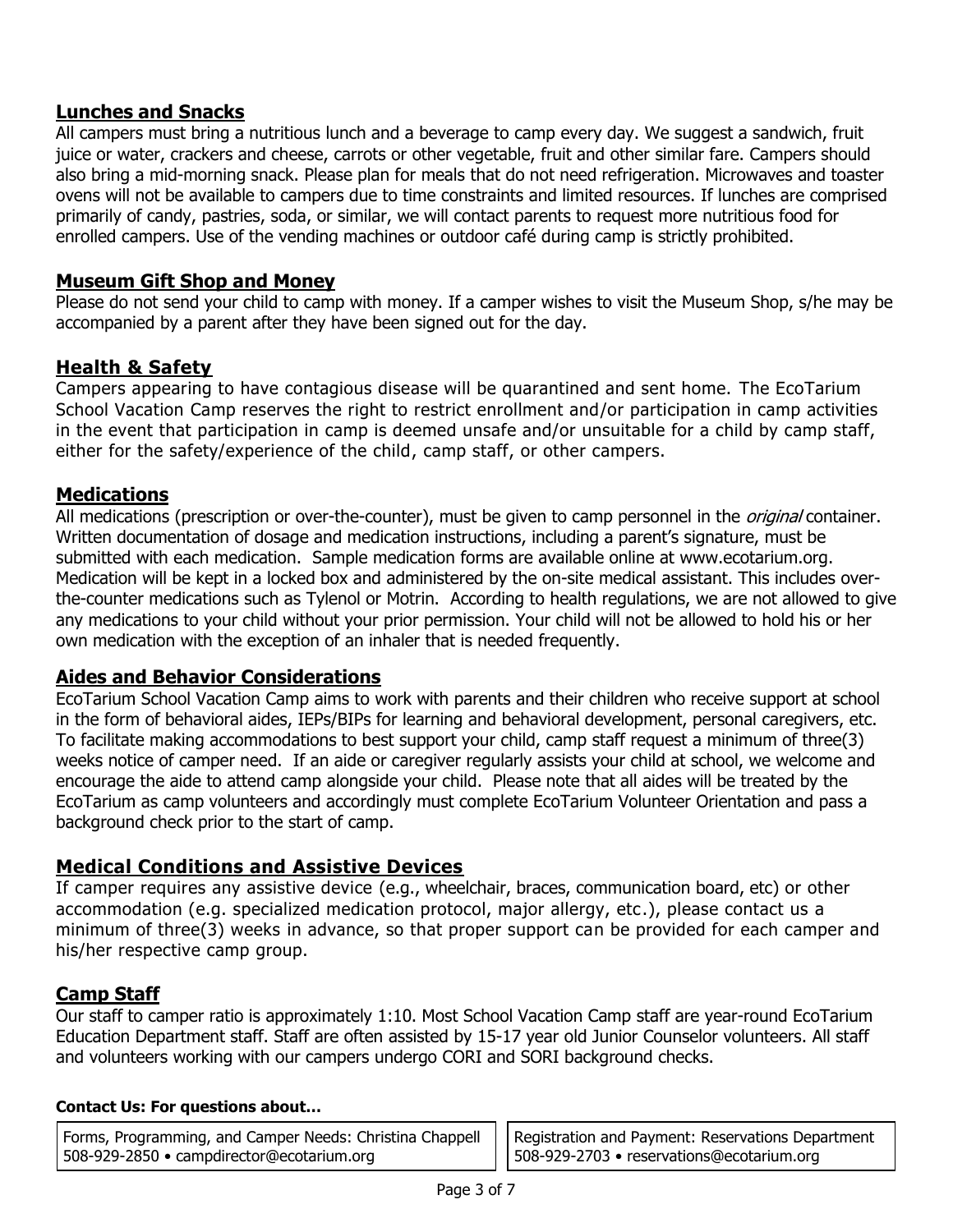### **Off-Site Trips**

Depending on camp theme and age group, campers may travel on foot to Greater Worcester Land Trust's Crow Hill field and nature trails directly across from the EcoTarium and managed in partnership with the EcoTarium. Please be sure to **sign the Walking Field Trip Permission section** of the Camper Info/Permission Form so your child may participate fully in all camp has to offer.

## **Late Pick-up Policy for School Vacation Camp**

**PURPOSE:** To maintain the integrity of the program, to respect both the hours of operation of the program and the cost of staff time, the following policy has been put into place. On the camper permission form, your signature is needed acknowledging that you have read and understand the EcoTarium School Vacation Camp Late Pick-Up Policy.

#### **Late pick-up fee is \$5.00 per 5 minute increments.**

Example: Pick up time ends at 4:10 p.m., if parent signs camper out at 4:12 p.m., a \$5.00 late fee will apply. If a parent signs camper out at 4:28 p.m., a \$20.00 late fee will apply. **Late fee payment is due immediately.** 

#### **All campers need to be picked up between 3:50 and 4:10 pm, with the exception of the following:**

PM Extended day campers – need to be signed out by 5:30 p.m. (Late fees will apply after 5:30 p.m.)

If you are running late to pick up your camper, please contact us as soon as possible. **Late fees will still be charged.**

Parent must sign out their child with the accurate time of pick-up in the 'Late Pick-up Log'. Pick-up time is determined from the camp's clock setting. Fees are based on the time camper is signed out, not the time parents pull into the front gate.

If a parent or authorized release contact person does not arrive or call within 5 minutes past the designated pick up time, staff will begin to call the authorized release contacts for the camper. If no authorized release contact can be reached within one hour past the designated pick up time, camp personnel and EcoTarium management may make the decision to contact proper authorities.

#### **Contact Us: For questions about…**

Forms, Programming, and Camper Needs: Christina Chappell 508-929-2850 • campdirector@ecotarium.org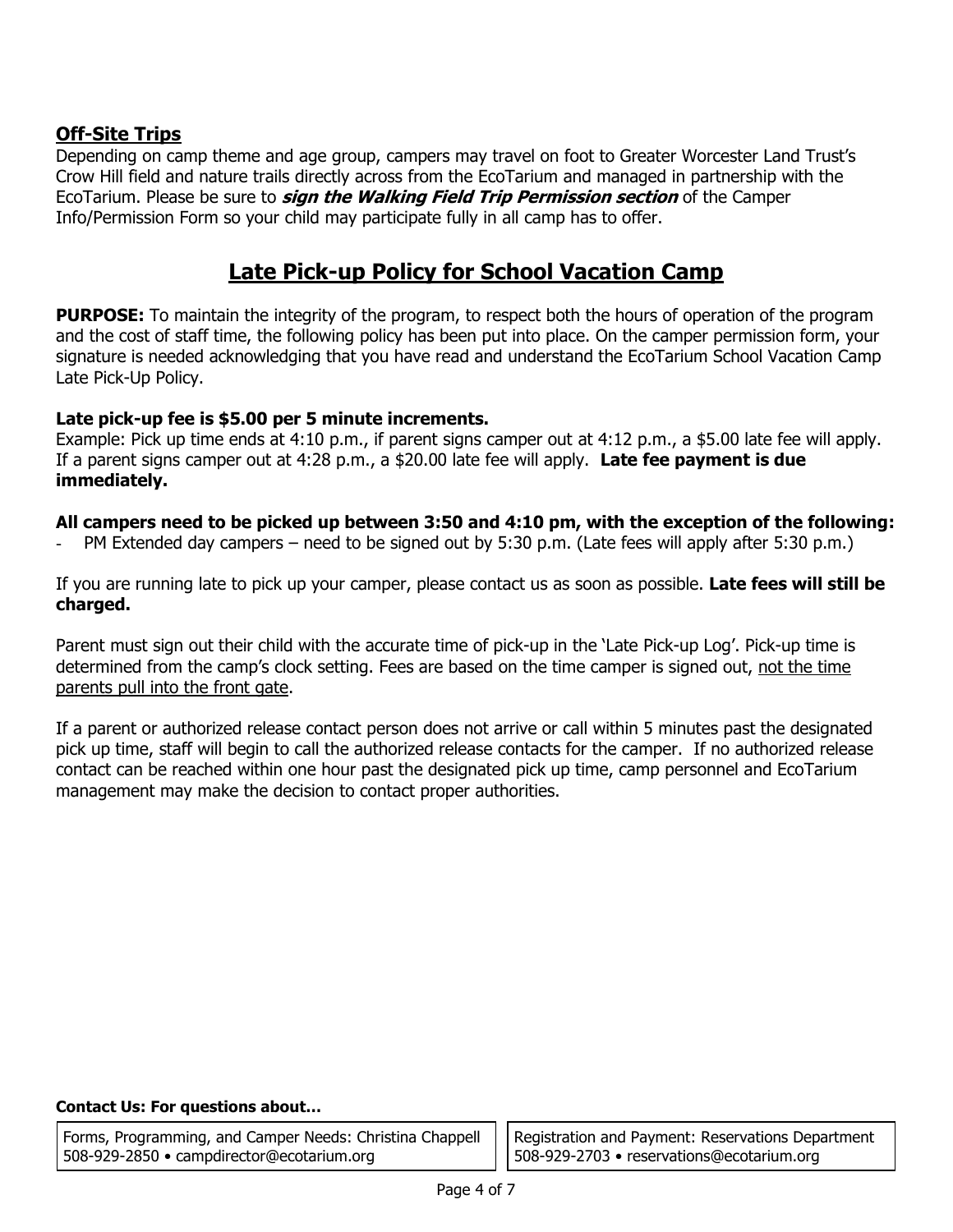## **EcoTarium School Vacation Camp**

A Typical Day in the Life of an EcoTarium Camper \*Subject to change according to camp theme and weather

- **8:45-9:00** Campers Arrive and Check-in
- **9:00-9:15** Morning Meeting

## **9:20-11:50** Morning Programs

- 9:20-10:30- Large Group Activity (all camp)
- 10:30-10:45- Snack Break
- 10:45-11:50-Program Block B
- **12:00-12:25** Lunch (all camp)
- **12:30-1:00** Cool Down Activity (all camp)
- **1:00-2:00** Camper Choice Activities
- **2:00-3:50** Afternoon Programs
	- 2:00-2:45-Program Block C
	- 3:00-3:45- Program Block D
- **3:50-4:00** Afternoon Meeting
- **4:00** Sign-Out
- **4:00-5:30** Afternoon Extended Hours

## **Camp Pack List**

Please bring the following daily to ensure your camper is prepared

- **Lunch, snack, drink**
- **Plenty of water with name of camper on reusable bottle**
- $\boxtimes$  Backpack with camper's name
- $\boxtimes$  Clothing layers
- **Closed-toed shoes** and clothing that can get wet and dirty
- $\boxtimes$  An extra pair of socks

## **And as Seasonally Appropriate…**

- $\boxtimes$  Outdoor winter gear, hat, sunglasses, raincoat, etc.
- $\boxtimes$  Sunscreen (counselors will apply if not applied at home)
- $\boxtimes$  Insect Repellent

#### **Contact Us: For questions about…**

Forms, Programming, and Camper Needs: Christina Chappell 508-929-2850 • campdirector@ecotarium.org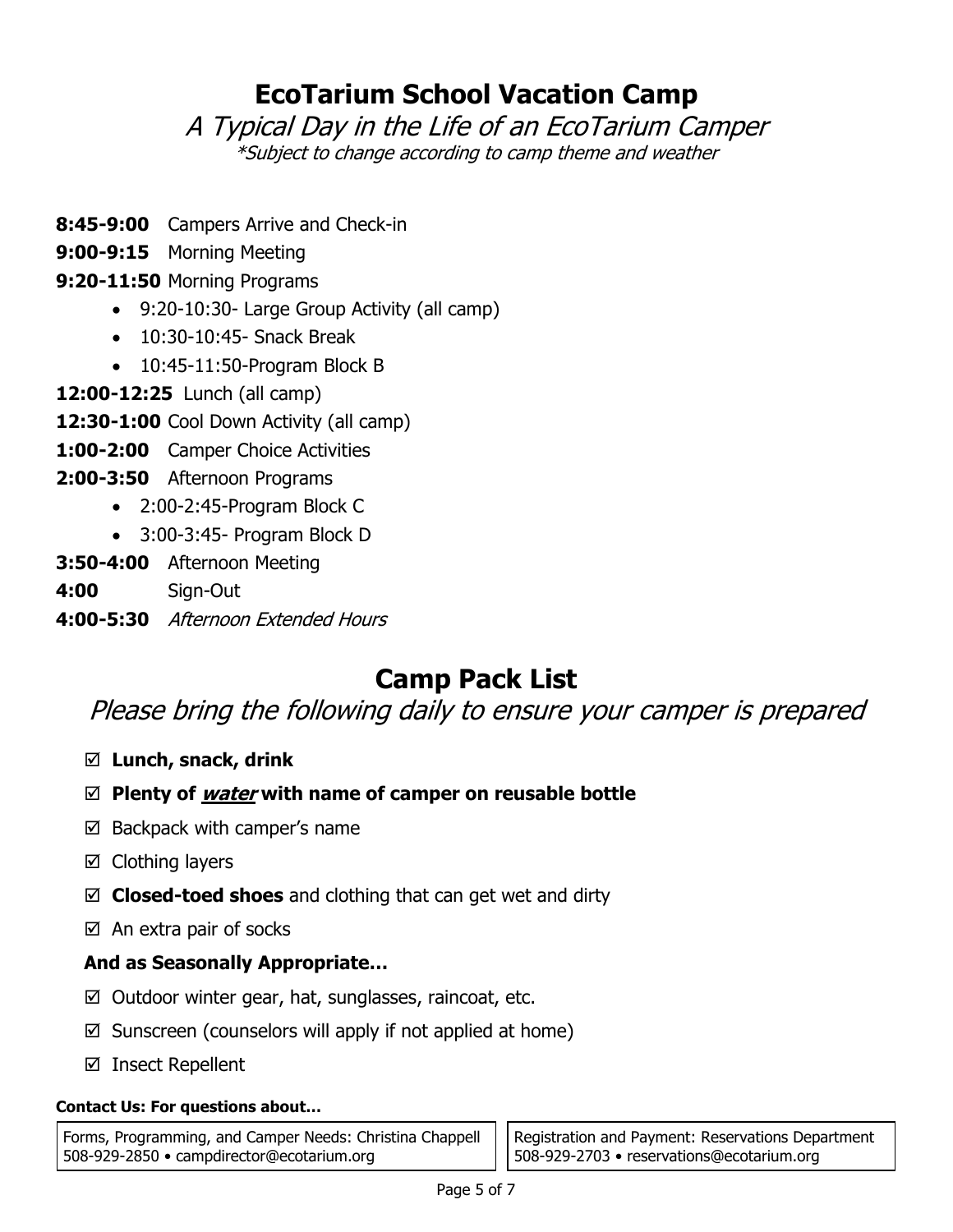## **EcoTarium School Vacation Camp 2019 Behavior Management Policy**

**\_\_\_\_\_\_\_\_\_\_\_\_\_\_\_\_\_\_\_\_\_\_\_\_\_\_\_\_\_\_\_\_\_\_\_\_\_\_\_\_\_\_\_\_\_\_\_\_\_\_\_\_\_\_**



museum of science and nature

EcoTarium School Vacation Camp advocates a camp behavior management policy with an emphasis on positive reinforcement, redirection, prevention, and the development of self-discipline for campers. Rules are established for the safety of campers, staff and the public and to ensure that we have a common code of conduct at camp. Discipline and guidance shall be consistent and based upon an understanding of the individual needs and development of a child. The EcoTarium shall direct discipline to the goal of maximizing the growth and development of campers and for protecting the group and individuals within camp. If a child is unsuccessful in meeting the behavioral expectations of our program, it could result in dismissal from camp.

Corporal punishment, including spanking, is prohibited. No camper shall be subjected to cruel or severe punishment, humiliation, or verbal abuse. No camper shall be denied food, water, or shelter as a form of punishment. No child shall be punished for soiling or wetting themselves or for not using the toilet. A child will be restrained only in the event of possible injury to the child or other children in the group.

### **Behavior Guidelines and Expectations:**

All campers are expected to demonstrate a mutual respect for each other and for the staff. In order to provide the safest environment possible, we require strict adherence to all camp rules and policies.

### **Overall Camp Rules:**

- 1. Be safe
	- a. Keep yourself safe
	- b. Be safe with others
	- c. Be safe with equipment and supplies
- 2. Be respectful
	- a. To all campers, staff, and junior counselors
	- b. To all museum visitors
	- c. To museum property and camp supplies
	- d. To the environment
- 3. Have fun

School Vacation Camp practices a ZERO TOLERANCE POLICY FOR HITTING. Campers who repeatedly strike other campers or counselors will minimally be sent home for the day. School Vacation Camp also practices ZERO TOLERANCE FOR BULLYING. Harassing or bullying other campers will initiate a parent conference and may result in camper being sent home for at least one day. Camper fees are non-refundable if a camper is sent home for disciplinary reasons.

Camper Groups will go into further details about these rules and guidelines with camp staff. Camper group rules will cater to each age group.

#### **Contact Us: For questions about…**

Forms, Programming, and Camper Needs: Christina Chappell 508-929-2850 • campdirector@ecotarium.org